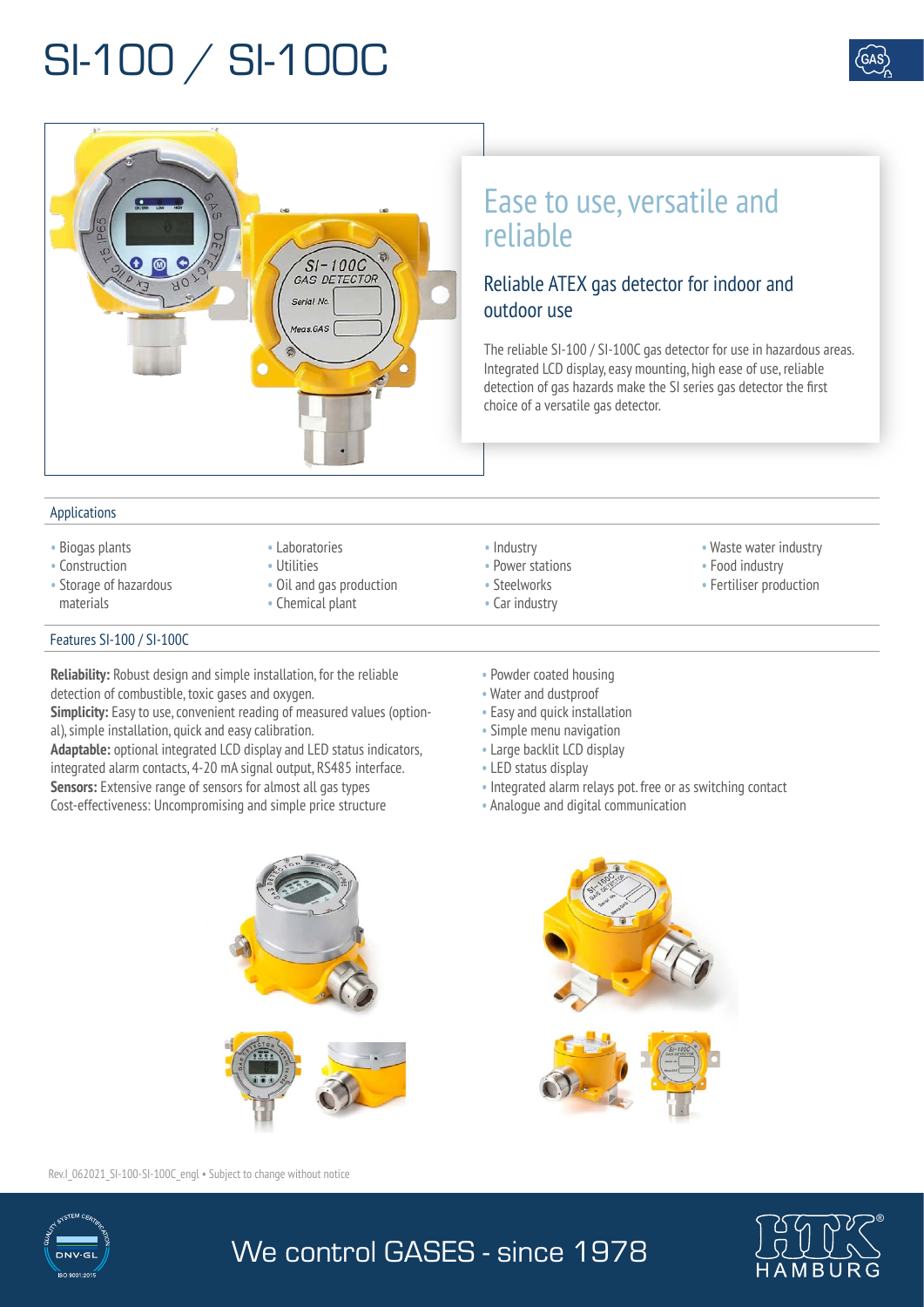## SI-100 / SI-100C

#### SI-100 Detection Gases

| Gas               |                                  | <b>Sensor</b> | Range         | A1        | A2      | R         |
|-------------------|----------------------------------|---------------|---------------|-----------|---------|-----------|
| Oxygen            | 0 <sub>2</sub>                   | EC            | $0 - 30%$ VOL | 19.0%     | 23%     | 0.1%      |
| Carbon Monoxide   | C <sub>0</sub>                   | EC.           | $0-500$ ppm   | 30ppm     | 60ppm   | 1ppm      |
| Sulfur Dioxide    | SO <sub>2</sub>                  | EC.           | $0-20$ ppm    | 2ppm      | 5ppm    | $0.1$ ppm |
| Hydrogen          | H <sub>2</sub>                   | Catalytic     | 0-100%LEL     | 10%       | 20%     | 1%        |
| Hydrogen          | H <sub>2</sub>                   | EC            | 0-1000ppm     | 100ppm    | 500ppm  | 5ppm      |
| Hydrogen sulfide  | $H_2S$                           | EC            | $0-100$ ppm   | 10ppm     | 15ppm   | 1ppm      |
| Hydrogen sulfide  | $H_2S$                           | PID           | $0-50$ ppm    | 10ppm     | 15ppm   | $0.1$ ppm |
| Combustible       | $\overline{\phantom{a}}$         | Catalytic     | 0-100%LEL     | 10%       | 20%     | 1%        |
| Combustible       |                                  | IR            | 0-100%LEL     | 10%       | 20%     | 1%        |
| Ammonia           | NH <sub>3</sub>                  | EC.           | $0-100$ ppm   | 25ppm     | 35ppm   | 1ppm      |
| Acetylene         | C <sub>2</sub> H2                | Catalytic     | 0-100%LEL     | 10%       | 20%     | 1%        |
| Ethanol           | C <sub>2</sub> H <sub>5</sub> OH | Catalytic     | 0-100%LEL     | 10%       | 20%     | 1%        |
| <b>Toluene</b>    | C6H5CH3                          | IR            | 0-100%LEL     | 10%       | 20%     | 1%        |
| Toluene           | C6H5CH3                          | Catalytic     | 0-100%LEL     | 10%       | 20%     | 1%        |
| Acetic acid       | CH3COOH                          | Catalytic     | 0-100%LEL     | 10%       | 20%     | 1%        |
| Methane           | CH4                              | IR            | 0-9999ppm     | 5000ppm   | 6000ppm | 20ppm     |
| Methane           | CH4                              | <b>IR</b>     | 0-100%LEL     | 10%       | 20%     | 1%        |
| Methane           | CH4                              | <b>IR</b>     | 0-100%VOL     | 5%        | 6%      | 1%        |
| Chlorine          | CI2                              | EC            | $0-5$ ppm     | $0.5$ ppm | 1ppm    | $0.1$ ppm |
| Chlorine          | Cl <sub>2</sub>                  | EC            | $0-20$ ppm    | $0.5$ ppm | 1ppm    | $0.1$ ppm |
| Carbon Dioxide    | CO <sub>2</sub>                  | IR            | 0-2000ppm     | 1000ppm   | 1500ppm | 3ppm      |
| Carbon Dioxide    | CO <sub>2</sub>                  | <b>IR</b>     | $0-5000$ ppm  | 3000ppm   | 5000ppm | 3ppm      |
| Carbon Dioxide    | CO <sub>2</sub>                  | <b>IR</b>     | $0 - 5%$ VOL  | 0.5%      | 3%      | 0.1%      |
| Carbon Dioxide    | CO <sub>2</sub>                  | <b>IR</b>     | 0-100%VOL     | 10%       | 30%     | 1%        |
| Hydrogen Chloride | <b>HCI</b>                       | EC            | $0-10$ ppm    | 1ppm      | 2ppm    | $0.1$ ppm |
| Xylene            | C6H4(CH3)2                       | <b>IR</b>     | 0-100%LEL     | 10%       | 20%     | 1%        |

#### SI-100 Technical Data

| Measuring Gas           |                                                                   | Combustible | <b>Toxic Gas</b> | Oxygen   |  |
|-------------------------|-------------------------------------------------------------------|-------------|------------------|----------|--|
| Measuring type          | Diffusion Type                                                    |             |                  |          |  |
| <b>Measuring Method</b> | Catalytic                                                         | IR          | EC type          | Galvanic |  |
| Measuring Range         | 0-100%LEL                                                         | 0-100%LEL   | Refer to table   | 0-30%VOL |  |
| Sensor life time        | 2 years                                                           | 2 years     | 2 years          | 2 years  |  |
| Accuracy                | 3%/Full scale                                                     |             |                  |          |  |
| Resolution              | 1%LEL                                                             | 1%LEL       | Refer to table   | 0.1%VOL  |  |
| Configuration menu      | Calibration, maintenance, alarm setting                           |             |                  |          |  |
| <b>Display</b>          | LED status-display                                                |             |                  |          |  |
| Measuring value display | Digital LCD Display (4-digit)                                     |             |                  |          |  |
| Alarm display           | Visual: LCD alarm display, LCD Backlight, Indicator LED           |             |                  |          |  |
| Alarm output            | Relay contact (Max 30Vdc, 5A) when Alarm occurred                 |             |                  |          |  |
| <b>Alarm</b>            | Freely configurable                                               |             |                  |          |  |
| Output signal           | Analog: 4-20mA, Digital: RS-485 (Option)                          |             |                  |          |  |
| Digital interface       | RS485 (Option)                                                    |             |                  |          |  |
| Cable inlet             | NPT 3/4" (2way)                                                   |             |                  |          |  |
| Mounting type           | Wall mount                                                        |             |                  |          |  |
| Temperature/Humidity    | $-20^{\circ}$ C $-50^{\circ}$ C $/5\%$ to 95% RH (Non-condensing) |             |                  |          |  |
| Power                   | 10~30Vdc 600mA                                                    |             |                  |          |  |
| Housing                 | Aluminum, Stainless steel (STS304)                                |             |                  |          |  |
| LCD size                | $55(W) \times 30(H)$ mm                                           |             |                  |          |  |
| <b>Dimensions</b>       | $135(W) \times 164(H) \times 110(D)$ mm                           |             |                  |          |  |
| Weight                  | 1.9 <sub>kg</sub>                                                 |             |                  |          |  |
| Approval                | Ex d IIC T5 IP65 (IECEx)                                          |             |                  |          |  |

Rev.I\_062021\_SI-100-SI-100C\_engl • Subject to change without notice





We control GASES - since 1978